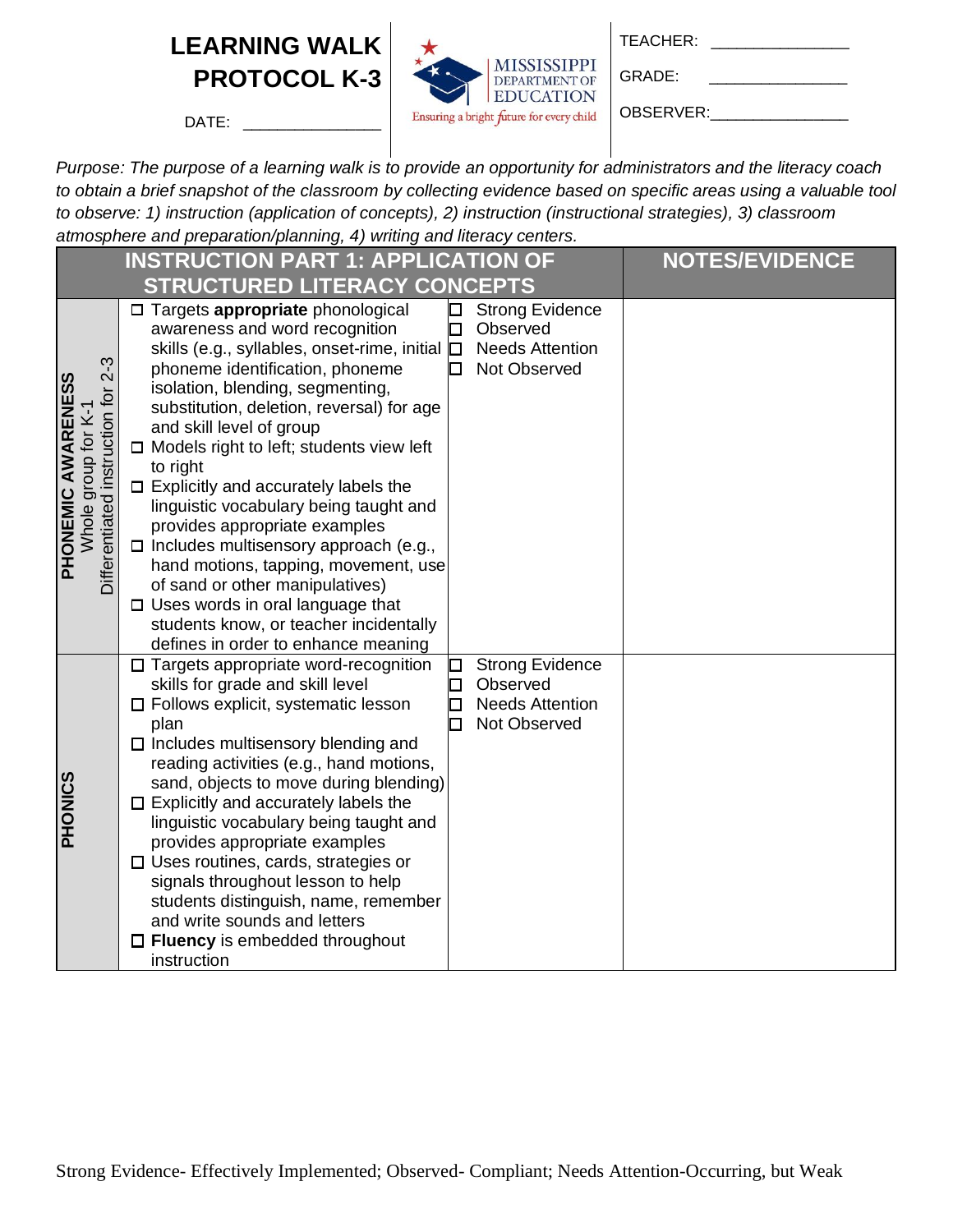|                            | □      | Targets key vocabulary for direct                                                                  | ⊡      | <b>Strong Evidence</b> |  |
|----------------------------|--------|----------------------------------------------------------------------------------------------------|--------|------------------------|--|
|                            |        | instruction                                                                                        |        | Observed               |  |
|                            | □      | Draws students' awareness to                                                                       | □      | <b>Needs Attention</b> |  |
|                            |        | sounds, syllables, spelling and/or                                                                 | П      | Not Observed           |  |
| VOCABULARY & ORAL LANGUAGE |        | morphology of the words                                                                            |        |                        |  |
|                            | □      | Follows explicit routine for verbally                                                              |        |                        |  |
|                            |        | introducing new words                                                                              |        |                        |  |
|                            | □      | Provides multiple opportunities for                                                                |        |                        |  |
|                            |        | students to use new words orally                                                                   |        |                        |  |
|                            |        | (listening and speaking)                                                                           |        |                        |  |
|                            | □      | Uses strategies & activities to explore                                                            |        |                        |  |
|                            |        | word relationships (antonyms,                                                                      |        |                        |  |
|                            |        | synonyms, multiple meanings,<br>semantic maps, sorting by categories,                              |        |                        |  |
|                            |        | $etc.$ )                                                                                           |        |                        |  |
|                            | $\Box$ | Teaches strategies for independent                                                                 |        |                        |  |
|                            |        | word learning                                                                                      |        |                        |  |
|                            | □      | Provides opportunities for incidental                                                              |        |                        |  |
|                            |        | word learning (read alouds and                                                                     |        |                        |  |
|                            |        | independent reading)                                                                               |        |                        |  |
|                            | □      | Fluency is embedded throughout                                                                     |        |                        |  |
|                            |        | instruction                                                                                        |        |                        |  |
|                            | $\Box$ | Chooses complex high-quality texts                                                                 | □      | <b>Strong Evidence</b> |  |
|                            |        | appropriate for grade band                                                                         |        | Observed               |  |
|                            |        | knowledge before reading new text                                                                  | ⊡      | <b>Needs Attention</b> |  |
|                            | $\Box$ | Utilizes before, during and after                                                                  | $\Box$ | Not Observed           |  |
|                            |        | reading strategies (e.g., identifies                                                               |        |                        |  |
|                            |        | genre, establishes a purpose, builds                                                               |        |                        |  |
|                            |        | background knowledge, visualizing,                                                                 |        |                        |  |
|                            |        | questioning, graphic organizers,                                                                   |        |                        |  |
|                            |        | summarizing, writing in response to                                                                |        |                        |  |
|                            |        | text, etc.)                                                                                        |        |                        |  |
| <b>COMPREHENSION</b>       | □      | Monitors comprehension with variety                                                                |        |                        |  |
|                            |        | of tasks                                                                                           |        |                        |  |
|                            | $\Box$ | Utilizes variety of shared reading                                                                 |        |                        |  |
|                            |        | strategies (choral, partner, whisper,                                                              |        |                        |  |
| <b>Additional Notes:</b>   |        | etc.                                                                                               |        |                        |  |
|                            |        |                                                                                                    |        |                        |  |
|                            |        |                                                                                                    |        |                        |  |
|                            |        |                                                                                                    |        |                        |  |
|                            |        |                                                                                                    |        |                        |  |
|                            |        |                                                                                                    |        |                        |  |
|                            |        |                                                                                                    |        |                        |  |
|                            |        |                                                                                                    |        |                        |  |
|                            |        |                                                                                                    |        |                        |  |
|                            |        |                                                                                                    |        |                        |  |
|                            |        |                                                                                                    |        |                        |  |
|                            |        |                                                                                                    |        |                        |  |
|                            |        |                                                                                                    |        |                        |  |
|                            |        |                                                                                                    |        |                        |  |
|                            |        |                                                                                                    |        |                        |  |
|                            |        |                                                                                                    |        |                        |  |
|                            |        | Strong Evidence- Effectively Implemented; Observed- Compliant; Needs Attention-Occurring, but Weak |        |                        |  |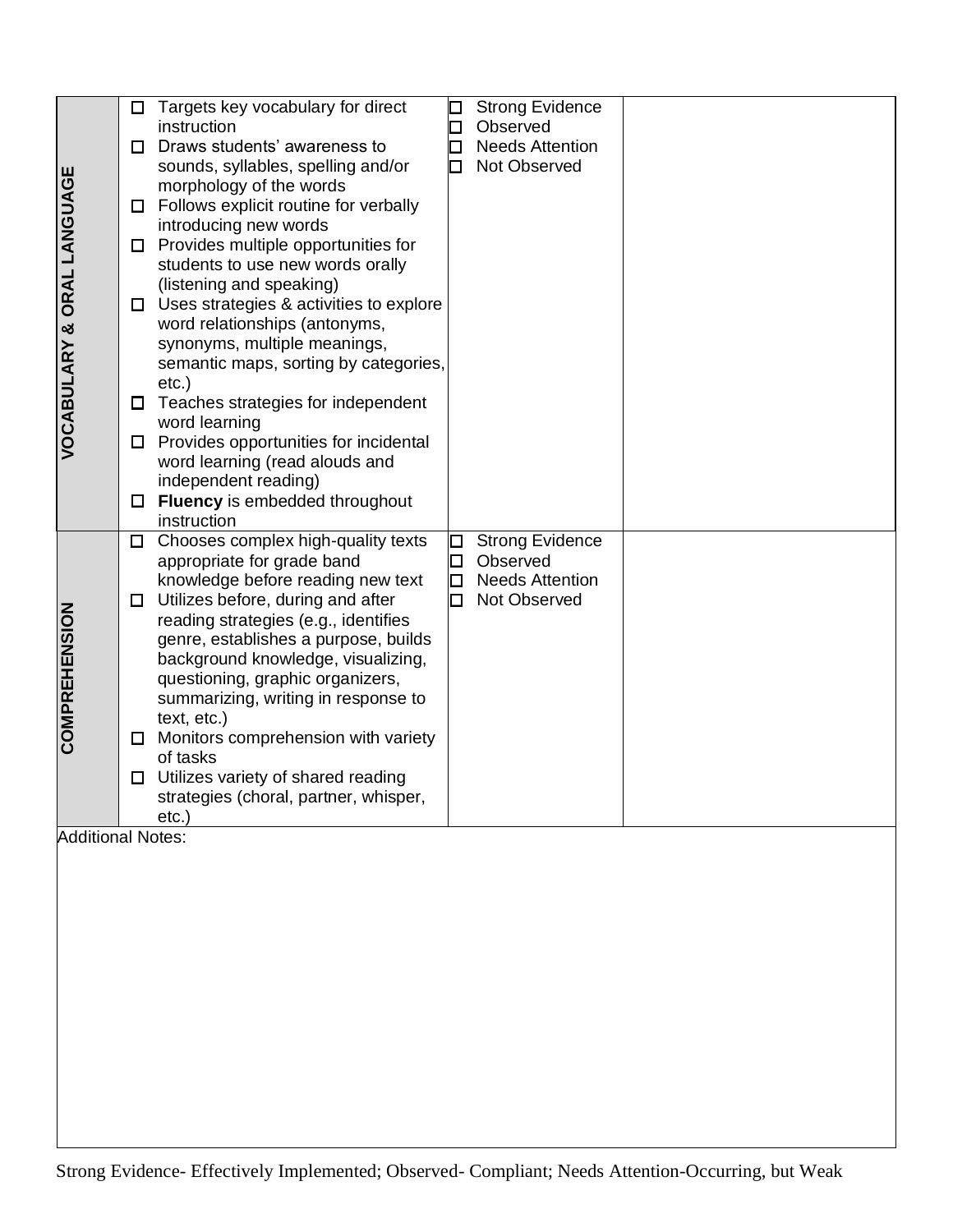

| TEACHER: |  |
|----------|--|
|          |  |

GRADE: \_\_\_\_\_\_\_\_\_\_\_\_\_\_\_\_

OBSERVER:

DATE:

| <b>INSTRUCTION PART 2: INSTRUCTIONAL</b>                                                                                                                                                                                                                                                                                                                                                                                                                                                              | <b>NOTES/EVIDENCE</b>                                                                                                                                                                      |  |
|-------------------------------------------------------------------------------------------------------------------------------------------------------------------------------------------------------------------------------------------------------------------------------------------------------------------------------------------------------------------------------------------------------------------------------------------------------------------------------------------------------|--------------------------------------------------------------------------------------------------------------------------------------------------------------------------------------------|--|
| <b>STRATEGIES</b>                                                                                                                                                                                                                                                                                                                                                                                                                                                                                     |                                                                                                                                                                                            |  |
| Teacher communicates clearly and effectively.<br>$\Box$ Provides positive corrective feedback<br>$\Box$ Provides appropriate and clear instructions<br>for all students<br>Teacher uses systematic, sequential, and explicit<br>instruction that includes:<br>$\Box$ explanations;<br>$\square$ models of expected outcomes;<br>$\Box$ gradual release model;<br>$\Box$ scaffolding during instruction;<br>$\Box$ questioning and discussion techniques that<br>promote higher order thinking skills; | <b>Strong Evidence</b><br>Observed<br>Ω<br><b>Needs Attention</b><br>O<br>Not Observed<br>◻<br><b>Strong Evidence</b><br>О<br>Observed<br>□<br><b>Needs Attention</b><br>◻<br>Not Observed |  |
| $\square$ text-dependent questioning.<br>Teacher uses strategies that promote dialogue<br>between students (e.g., Think/Pair/Share, Turn and $\square$<br>Talk).                                                                                                                                                                                                                                                                                                                                      | <b>Strong Evidence</b><br>Observed<br><b>Needs Attention</b><br>0<br>Not Observed<br>П                                                                                                     |  |
| Teacher uses appropriate pacing during instruction $\Box$<br>that includes wait time for students.                                                                                                                                                                                                                                                                                                                                                                                                    | <b>Strong Evidence</b><br>Observed<br>0<br><b>Needs Attention</b><br>□<br>Not Observed                                                                                                     |  |
| Teacher uses developmentally appropriate<br>strategies for explicit instruction (e.g., counting<br>syllables of vocabulary words, identifying rhyming<br>words in a read aloud, decoding multisyllabic<br>words, defining multiple meaning words, etc.)                                                                                                                                                                                                                                               | <b>Strong Evidence</b><br>□<br>Observed<br>Ω<br><b>Needs Attention</b><br>$\Box$<br>Not Observed<br>п                                                                                      |  |
| Teacher integrates skills from multiple reading<br>components during instruction (e.g., using phonics<br>skills to decode vocabulary words, discussing<br>unknown words during comprehension).                                                                                                                                                                                                                                                                                                        | <b>Strong Evidence</b><br>Ω<br>Observed<br>O<br><b>Needs Attention</b><br>$\Box$<br>Not Observed<br>0                                                                                      |  |
| Teacher assistant (TA) serves as an instructional<br>assistant during the literacy block.<br>Facilitates a small group/center<br>$\Box$<br>Provides redirection as needed<br>□<br>Assists with student engagement<br>□                                                                                                                                                                                                                                                                                | <b>Strong Evidence</b><br>$\Box$<br>Observed<br>Ω<br><b>Needs Attention</b><br>0<br>Not Observed<br>п                                                                                      |  |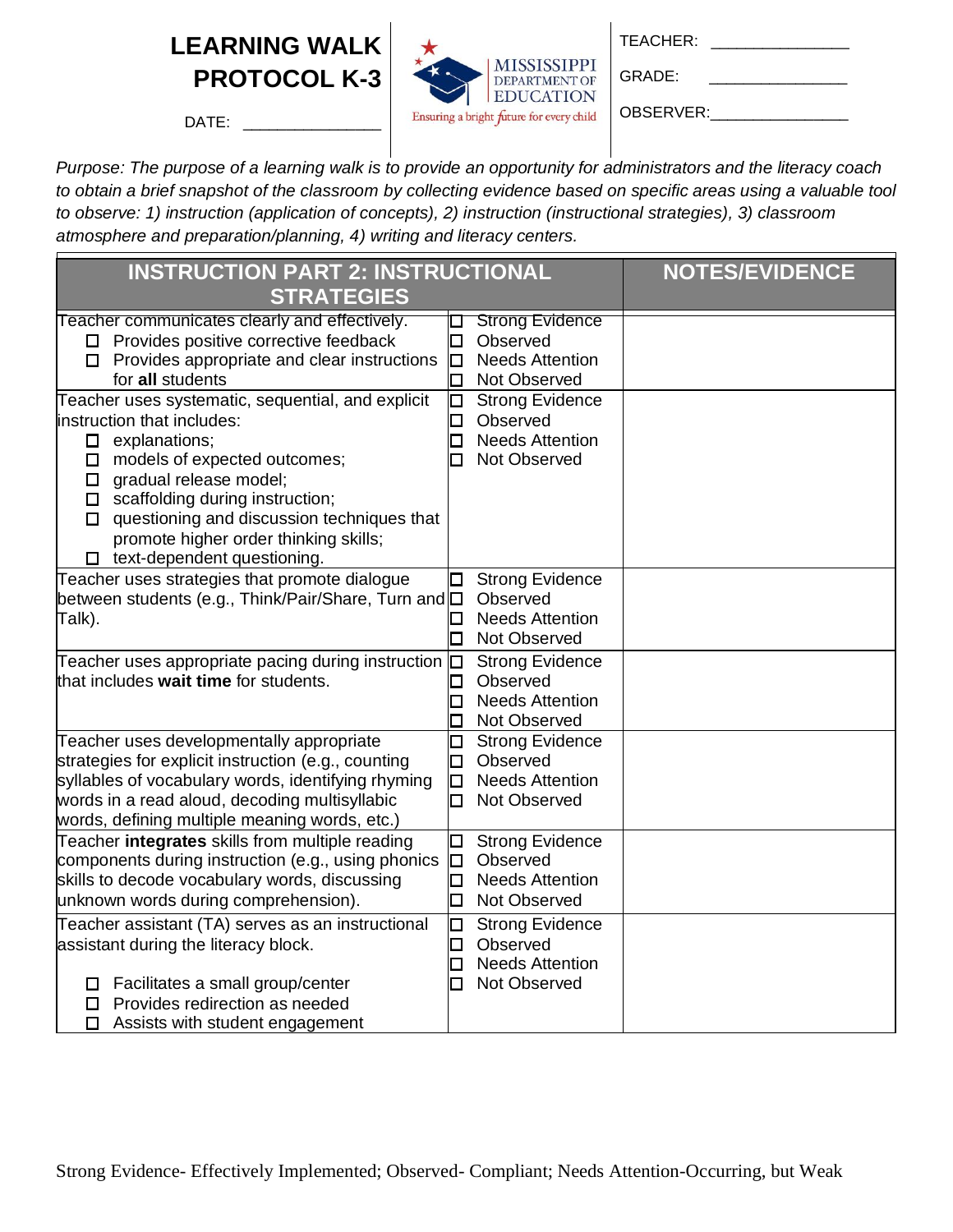Additional Notes: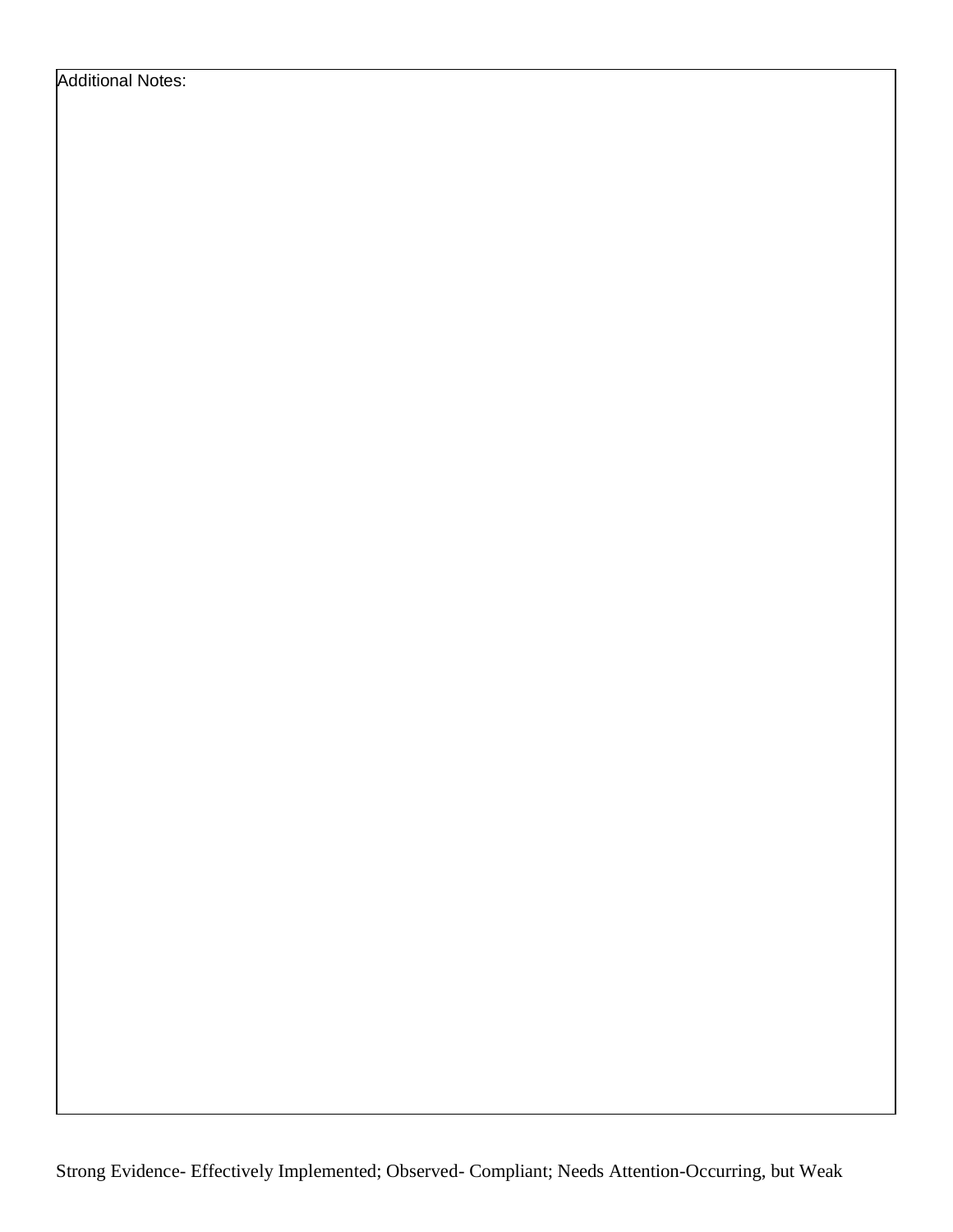

GRADE: \_\_\_\_\_\_\_\_\_\_\_\_\_\_\_\_

OBSERVER:

 $DATE:$ 

| <b>CLASSROOM ATMOSPHERE</b>                                                                                                                                                                                       | <b>NOTES/EVIDENCE</b>                                                                                      |  |
|-------------------------------------------------------------------------------------------------------------------------------------------------------------------------------------------------------------------|------------------------------------------------------------------------------------------------------------|--|
| Classroom behavior management system is posted <sup></sup> □<br>and creates a positive learning environment<br>including a culture of learning with high<br>expectations.                                         | <b>Strong Evidence</b><br>Observed<br>Ω<br><b>Needs Attention</b><br>$\Box$<br>Not Observed<br>$\Box$      |  |
| Classroom arrangement is conducive to whole-<br>group instruction and small group/centers.                                                                                                                        | <b>Strong Evidence</b><br>Ω<br>Observed<br>□<br><b>Needs Attention</b><br>$\Box$<br>口<br>Not Observed      |  |
| Teacher is positioned to observe all students and<br>uses proximity to maintain student engagement<br>and positive behavior.                                                                                      | □<br><b>Strong Evidence</b><br>Observed<br>О<br><b>Needs Attention</b><br>$\Box$<br>Not Observed<br>□      |  |
| Daily class schedule/agenda is posted with<br>uninterrupted time for literacy instruction that<br>accommodates whole group and small group<br>instruction/centers.<br>number of minutes posted for literacy block | Ω<br><b>Strong Evidence</b><br>Observed<br>$\Box$<br><b>Needs Attention</b><br>□<br>Not Observed<br>0      |  |
| Transitions between activities for small-group and<br>whole-group are smooth and efficient; students<br>demonstrate familiarity with routines and<br>procedures                                                   | <b>Strong Evidence</b><br>О<br>Observed<br>O<br><b>Needs Attention</b><br>□<br>$\Box$<br>Not Observed      |  |
| Interactive word walls are frequently updated,<br>present, representative of the grade level, and<br>include academic vocabulary.                                                                                 | Ω<br><b>Strong Evidence</b><br>Observed<br>$\Box$<br><b>Needs Attention</b><br>$\Box$<br>Not Observed<br>□ |  |
| Classroom library is organized, labeled, and<br>accessible to students.<br>□ Online Books<br><b>Books</b><br><b>Both</b><br>□.<br>□                                                                               | <b>Strong Evidence</b><br>Ω<br>Observed<br>□<br><b>Needs Attention</b><br>□<br>Not Observed<br>□           |  |
| Interactive anchor charts are present and reflect<br>current skill/concepts being taught.                                                                                                                         | O<br><b>Strong Evidence</b><br>Observed<br>O<br><b>Needs Attention</b><br>O<br>Not Observed<br>П           |  |
| <b>Additional Notes</b>                                                                                                                                                                                           |                                                                                                            |  |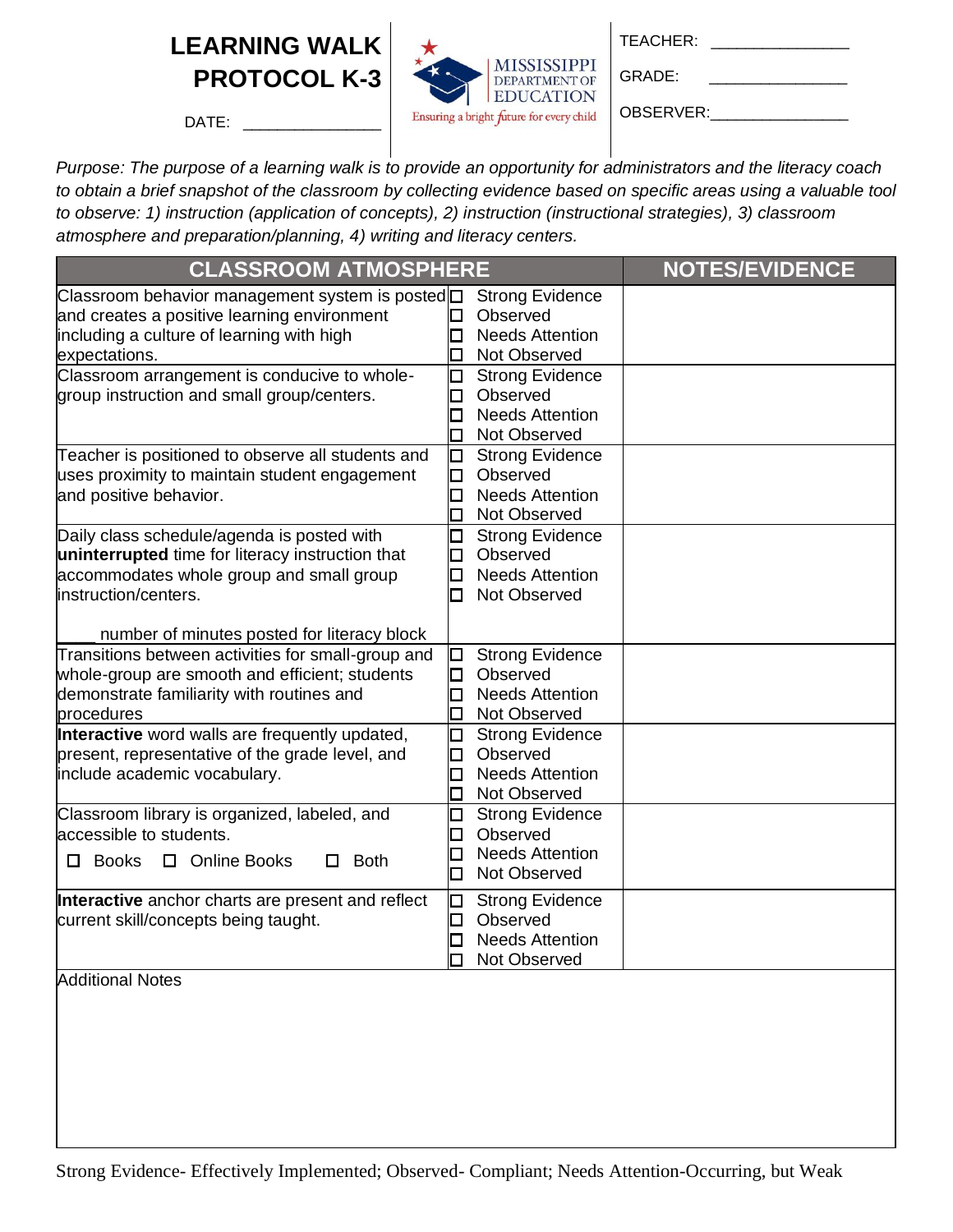| PREPARATION/PLANNING                                                                                                                                                                                                                                                       |                                                                                                            | <b>NOTES/EVIDENCE</b> |
|----------------------------------------------------------------------------------------------------------------------------------------------------------------------------------------------------------------------------------------------------------------------------|------------------------------------------------------------------------------------------------------------|-----------------------|
| Teacher and student materials are accessible and<br>organized.<br>Teacher uses a variety of resources (e.g.<br>computer, smartboard, letter tiles, manipulatives,<br>or lapboards) during literacy instruction.<br><b>Whole Group</b><br><b>Small Group</b><br>0<br>$\Box$ | <b>Strong Evidence</b><br>Ю<br>Observed<br>$\Box$<br><b>Needs Attention</b><br>$\Box$<br>Not Observed<br>□ |                       |
| Kindergarten: Materials are aligned to the<br>thematic unit.<br>Thematic unit                                                                                                                                                                                              | <b>Strong Evidence</b><br>⊔<br>Observed<br>$\Box$<br><b>Needs Attention</b><br>□<br>Not Observed<br>$\Box$ |                       |
| Teacher differentiates based on assessment data<br>(observed or documented on planning<br>instrument).                                                                                                                                                                     | $\Box$<br><b>Strong Evidence</b><br>Observed<br>□<br><b>Needs Attention</b><br>□<br>Not Observed<br>$\Box$ |                       |
| Student work is current, posted, and aligned to<br>standards.                                                                                                                                                                                                              | <b>Strong Evidence</b><br>□<br>Observed<br>□<br><b>Needs Attention</b><br>□<br>Not Observed<br>□           |                       |
| Current focus standards are posted, aligned to<br>instruction, and referred to during instruction.<br>$\Box$ "I can" statements are <b>aligned</b> to standards.                                                                                                           | 口<br><b>Strong Evidence</b><br>Observed<br>□<br><b>Needs Attention</b><br>□<br>Not Observed<br>0           |                       |
| <b>Additional Notes:</b>                                                                                                                                                                                                                                                   |                                                                                                            |                       |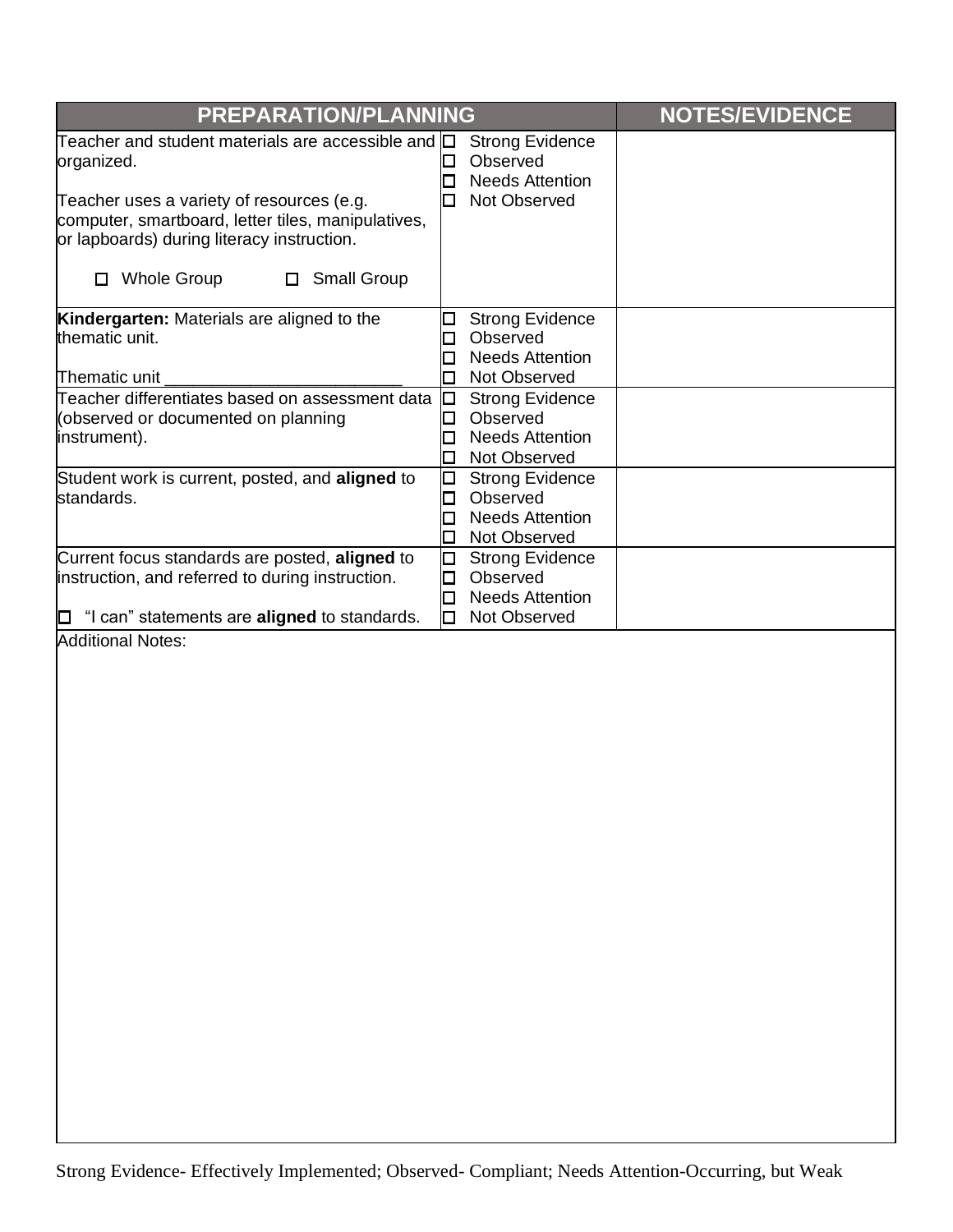DATE:



GRADE: \_\_\_\_\_\_\_\_\_\_\_\_\_\_\_\_

OBSERVER:

| <b>WRITING INSTRUCTION</b>                                                                                                                                                                                                                                                                                                                               | <b>NOTES/EVIDENCE</b>                                                                                 |  |
|----------------------------------------------------------------------------------------------------------------------------------------------------------------------------------------------------------------------------------------------------------------------------------------------------------------------------------------------------------|-------------------------------------------------------------------------------------------------------|--|
| Daily schedule/agenda clearly includes at least 30 0<br>minutes of writing instruction.                                                                                                                                                                                                                                                                  | <b>Strong Evidence</b><br>Observed<br><b>Needs Attention</b><br>□<br>Not Observed<br>□                |  |
| There is clear evidence of student writing practice<br>of skills (e.g. name/introduce a topic, state an<br>opinion, sequence events, cite evidence, provide<br>facts/reasons, use temporal words, use linking<br>words/phrases, provide a conclusion, planning,<br>revising, editing, research, command of language<br>skills in Language standards 1-3) | <b>Strong Evidence</b><br>О<br>Observed<br>□<br><b>Needs Attention</b><br>О<br>Not Observed<br>□      |  |
| There is clear evidence of writing embedded<br>across the curriculum.                                                                                                                                                                                                                                                                                    | <b>Strong Evidence</b><br>□<br>Observed<br>$\Box$<br><b>Needs Attention</b><br>Ω<br>Not Observed<br>Ω |  |
| There is clear evidence of text-based writing.                                                                                                                                                                                                                                                                                                           | <b>Strong Evidence</b><br>□<br>Observed<br>П<br><b>Needs Attention</b><br>Ω<br>Not Observed<br>Ο      |  |
| Classroom displays evidence of gradual release<br>with writing instruction.<br>Teacher modeling<br>□<br>$\Box$ Group writing<br>Independent writing<br>□                                                                                                                                                                                                 | <b>Strong Evidence</b><br>О<br>Observed<br>$\Box$<br><b>Needs Attention</b><br>0<br>Not Observed<br>п |  |
| Classroom displays evidence of published student $\Box$<br>writing.<br>Written<br>Digital<br>□<br>0.                                                                                                                                                                                                                                                     | <b>Strong Evidence</b><br>Observed<br>◻<br><b>Needs Attention</b><br>□<br>Not Observed<br>□           |  |
| Kindergarten: There is evidence of student<br>writing using a combination of drawing, dictating,<br>and writing to compose text.                                                                                                                                                                                                                         | <b>Strong Evidence</b><br>◻<br>Observed<br>$\Box$<br><b>Needs Attention</b><br>П<br>Not Observed      |  |
| Additional Notes:                                                                                                                                                                                                                                                                                                                                        |                                                                                                       |  |